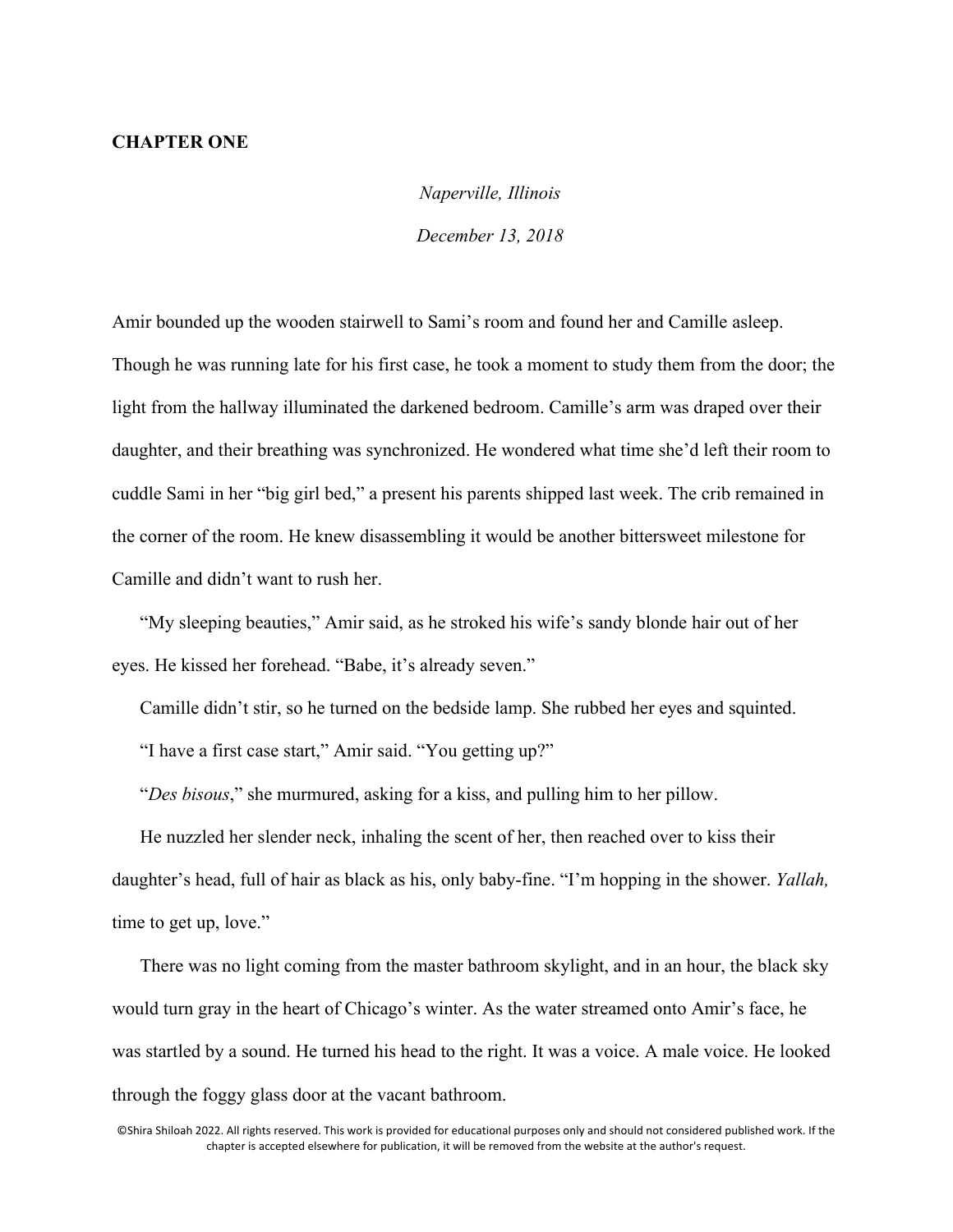He was motionless as his naturally slow heart rate surged. A man was speaking, the words muffled as if something was covering his mouth.

## *I can't rest.*

He cut off the water and listened with intent, but except for the sound of the furnace pumping heat through the ducts, the house was silent. He stepped out of the shower, grabbed a towel off the rack, and went to the kitchen. He confirmed the house alarm was on and bolted upstairs to find his girls both still asleep.

He looked out the window and studied the backyard. He could see his grandmother's apartment on Sunrise's top floor, the assisted living community she lived in across the way. Her lights were off. The Naperville Fire Department, next door to her, was dark as well. He peered out the front window from the landing and viewed the cove. Christmas lights flickered in the neighborhood, but there were none in his yard. He recognized his neighbor by his gait, bundled in a ski jacket and earmuffs, his unleashed terrier in front of him. It was probably "Limping Liam" calling out after the dog; his imagination had conjured up crazy sounds.

He looked again in Sami's bedroom and quietly shut the door, convinced there was no intruder. He wouldn't wake Camille again. Another day at home wouldn't hurt.

Amir preferred to jog the route to the hospital, cutting through North Central College and onto the path along the DuPage River, but not when the ground was thick with snow and ice. And not when he was late. He drove past the hospital's "Wings of Hope Angel Garden" and turned into the physician parking garage. He waved to Jade as she got out of her Camry.

\*\*\*

"You're running late, too, Dr. Price," Amir said as they walked through the sliding glass doors together. "Hopefully, no one will notice us."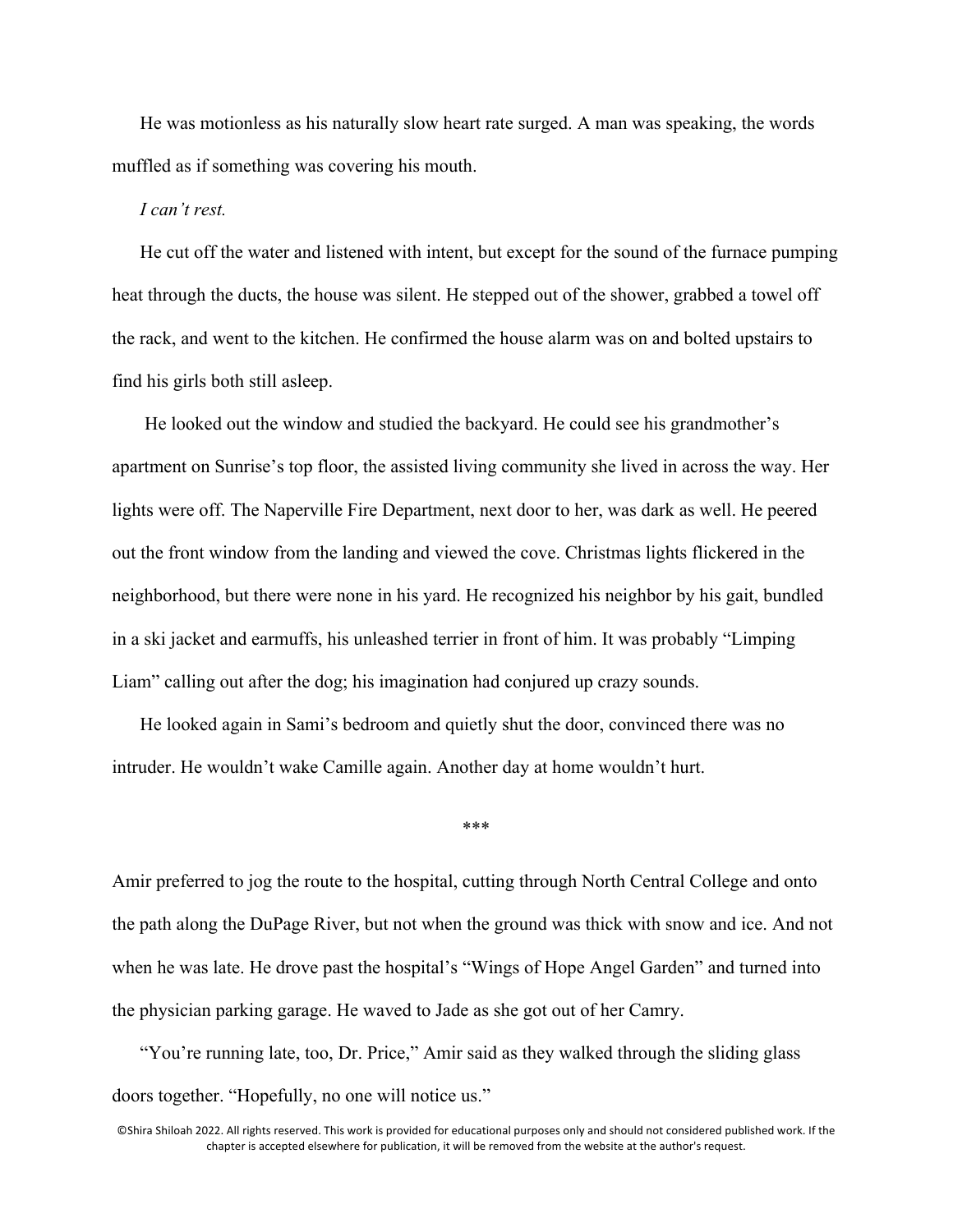"Around here, they wiretap," she laughed, referring to the hospital's scandalous past when their CEO worked with the FBI on an extortion case against the governor. "I'm certain we're on video as we speak. You, me, and my Afro." She patted the thick curls on her head.

"That sounds like a song." Amir pushed the elevator button up.

"Miss Dee will see if we get off the elevator now," she said and tugged at his winter coat sleeve. "Let's take the stairs, future Chairman."

They climbed the three flights, and Jade scanned her badge to enter the radiology suite. She waved goodbye and went into the ladies' locker room. Amir hung his coat on a hook in the empty doctor's lounge and went to interventional radiology's pre-operative holding.

"Look what drifted in," Lexi said. "It's John-John's lost twin."

Dubbed "Sexy Lexi" by his male cohorts, Lexi, an interventional radiology nurse with a pinup girl figure, was new to the hospital. Her scrubs were not the standard hospital issue. She bought the high-end kind, slim fit with multiple pockets, and tailored them to fit her ample backside. Today, in bright pink, she walked toward him. "Your patient's ready, Dr. Hadad. And your pre-med student's changing into scrubs."

Amir was accustomed to comparisons to the late John F. Kennedy Jr., as well as the female attention they entailed. Now that he was married, he'd learned to dodge suggestive curveballs and lived by his father's motto, "Keep your hands in your pockets." He pulled the floppy hair off his forehead and tucked it into a surgical cap before greeting his patient, Mrs. Amber Trim. Seated next to her stretcher was Mr. Trim, who was anything but.

"Any questions about the procedure?" Amir smiled and rested his hands on the stretcher's railing.

"How long will she hurt afterwards?" the husband said, clutching his wife's purse on his lap.

<sup>©</sup>Shira Shiloah 2022. All rights reserved. This work is provided for educational purposes only and should not considered published work. If the chapter is accepted elsewhere for publication, it will be removed from the website at the author's request.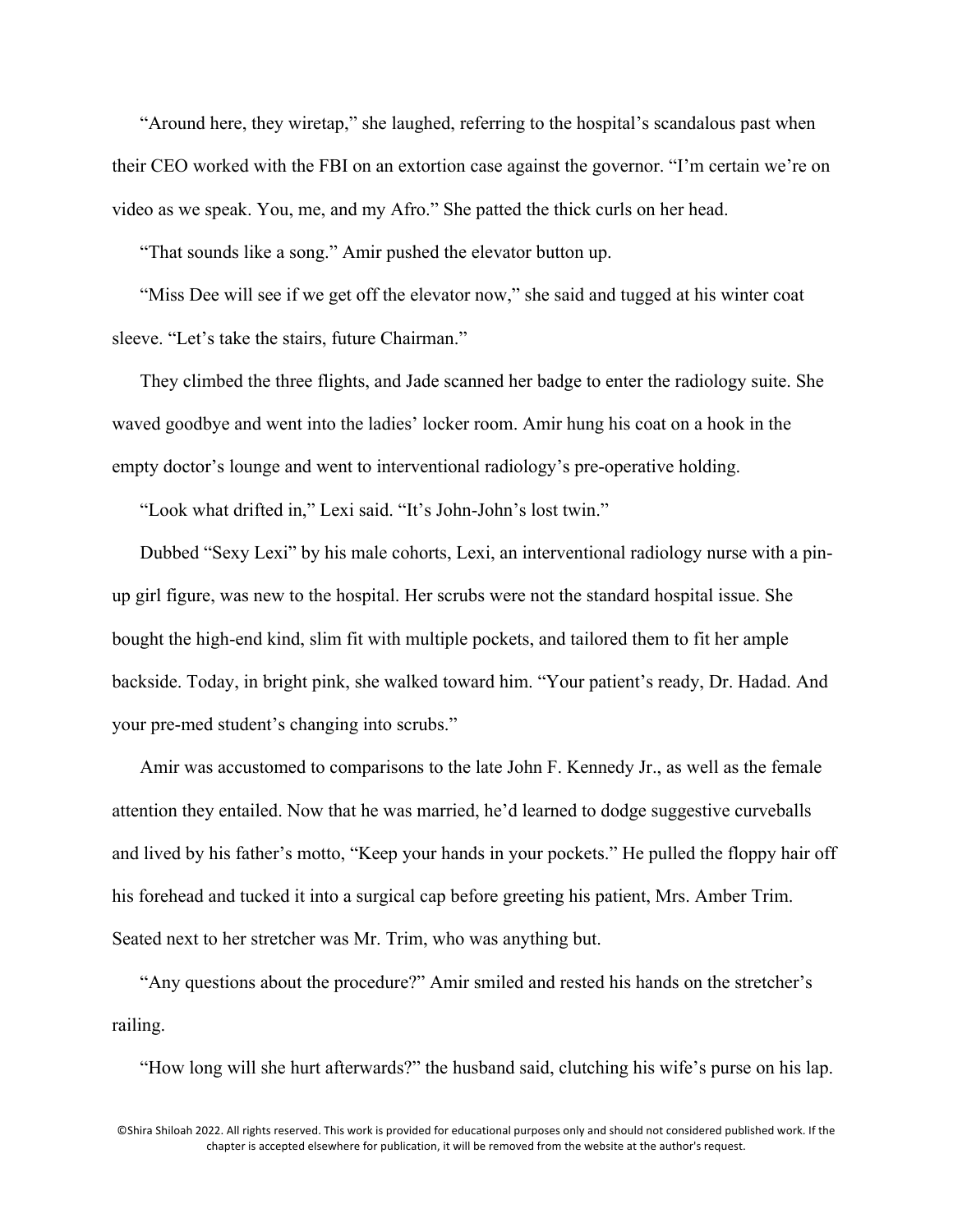"Usually, some ibuprofen and one or two Percocet are all you need for the uterine cramping."

Mrs. Trim, with a petite hand, patted Amir's firm one. "You do whatever it takes to stop the bleeding. I can handle a little pain, but I can't take another month of soaked pads."

"Let's head to the procedure room," he said and motioned to Lexi. "We'll give you some relaxation medicine."

As Lexi wheeled the stretcher into the suite, Amir went to the control room and pulled up MRI images. He'd studied them last night on his home station, and confirmed his approach now. His patient had one transmural fibroid causing her dysfunctional uterine bleeding. He looked into the suite, through the control room's leaded glass wall that allowed a view, and saw the patient lying on the imaging table. Mrs. Hunter prepped her right groin with chlorhexidine. Lexi, at the head of the table, crouched to avoid the ceiling-mounted imaging arm.

Amir pressed the speaker button and leaned closer to the microphone. "Lexi, please give two and two. I'll go scrub."

He put on the lead apron with his name embroidered on the front, securing the Velcro across his waist. As he was looking for his thyroid shield, the student from North Central entered the room wearing it around his neck. "Welcome," Amir said as he found one in the anesthesia department's stash.

"I'm Boaz." The eager student reminded Amir of himself at that age.

"Boaz, that," he said, pointing to the fibroid on the MRI image, "is today's enemy. The uterine artery that feeds this fibroid will be my target. Once I embolize it, the fibroid starves, shrinks, and dies. Her uterus will slough off the invader and be healthy again." An image of Camille in the ICU, hysterical and crying, came to him.